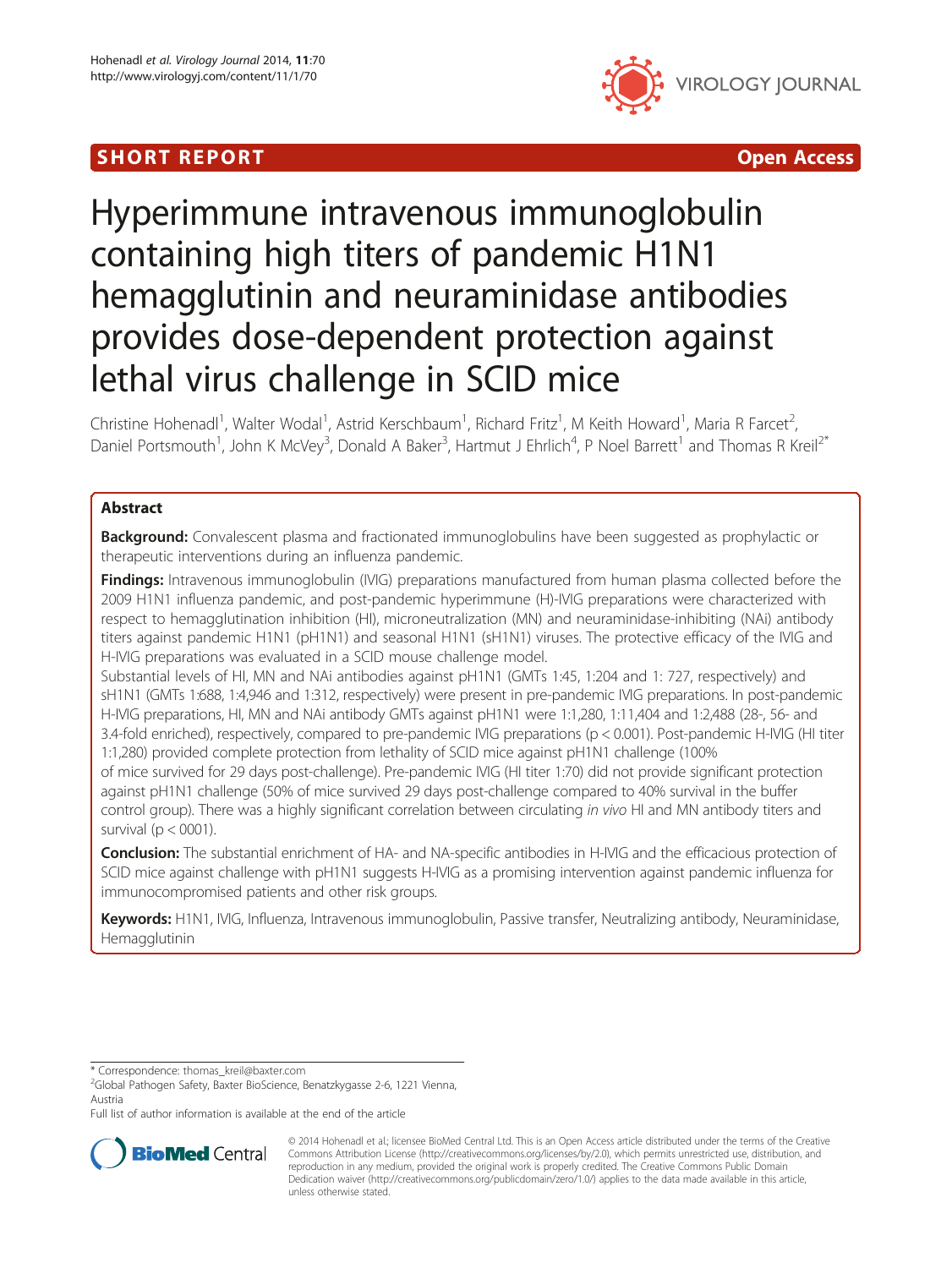# Background

Infectious diseases were commonly managed by passive transfer of human or animal sera prior to the development of effective vaccines and antimicrobials, and passive transfer of convalescent sera is currently still used to prevent and treat some viral and bacterial infections [[1,2\]](#page-4-0). The use of convalescent plasma and fractionated immunoglobulins [[3,4\]](#page-4-0), and, more recently, monoclonal antibodies [[5-8](#page-4-0)], has been suggested as a complementary strategy to prevent or treat virus infection during an influenza pandemic. Treatment of severe pH1N1 infection with convalescent plasma or H-IVIG was associated with lower viral load and reduced mortality [\[9,10](#page-4-0)].

As previously reported [\[11\]](#page-4-0), we investigated the feasibility of manufacturing H-IVIG as a response to the emergence of the 2009 H1N1 pandemic (pH1N1) virus. H-IVIG preparations were shown to have significantly elevated levels of pH1N1 hemagglutinating (HI) and neutralizing antibodies, as assessed by microneutralization (MN) assay, compared to standard IVIG preparations collected from donors either during or before the H1N1 pandemic [\[11](#page-4-0)].

In the present study, we further characterized postpandemic H-IVIG preparations with respect to HI and MN antibodies against both pH1N1 and a seasonal H1N1 (sH1N1) virus (A/New Caledonia/20/1999, which circulated in the Northern hemisphere and was a recommended component of the trivalent seasonal vaccine from 2000–01 to 2006–07). We also assessed the level of preexisting cross-reactive pH1N1 immunity in the donor population by determining the HI and MN titers against pH1N1 and sH1N1 in pre-pandemic IVIG preparations. In addition, we investigated the extent to which antibodies capable of inhibiting the enzymatic activity of the sH1N1 and pH1N1 neuraminidase (NA) antigens were enriched in the post-pandemic compared to pre-pandemic preparations. We also investigated the ability of pre-pandemic IVIG and post-pandemic H-IVIG to protect highly susceptible immunodeficient SCID mice against challenge with wild-type pH1N1 virus.

# Methods

# IVIG and H-IVIG

A total of 13 IVIG preparations (Gammagard Liquid/ KIOVIG, Baxter Healthcare, Westlake Village, CA) manufactured from human plasma collected before the 2009 H1N1 influenza pandemic (manufactured January to November 2009, plasma collected >6 months prior to these dates), and two lots of post-pandemic H-IVIG preparations (manufactured July 2010) [[11\]](#page-4-0) were characterized in the present study. For IVIG production, collected plasma was pooled into two 7500-L batches, and the Cohn ethanol fractionation and downstream processes for the two H-IVIG lots were performed in full accordance with the licensed process for Gammagard Liquid/KIOVIG, a triple virus-reduced 10% IVIG preparation [\[12,13](#page-4-0)].

#### Laboratory Assays

Pre-pandemic IVIG and H-IVIG preparations were characterized with respect to HI and MN titers against pH1N1 (A/California/07/2009 reassortant NYMC X-179A), and sH1N1 (A/New Caledonia/20/1999), as previously described [[11\]](#page-4-0).

Antibodies capable of inhibiting the enzymatic activity of NA (NAi antibodies) in the IVIG and H-IVIG preparations were detected using a highly sensitive enzymelinked lectin assay (ELLA), as previously described [\[14](#page-4-0)]. N1 antigens were obtained by splitting wild-type A/California/07/2009 (CDC, Atlanta, GA) and A/New Caledonia/20/1999 virus preparations by overnight incubation with 0.5% Triton X-100 at 4°C, followed by detergent removal using 20% Bio-Beads (Biorad).

#### Mouse passive transfer studies

6–8 week old SCID mice (strain CB17/Icr-Prkdcscid/ IcrCrl; Charles River Laboratories, Germany) were intranasally infected with 30 μl containing  $6×10<sup>4</sup>$  tissue culture infectious dose 50% (TCID<sub>50</sub>) of H1N1 strain A/ California/07/2009 (9.5-fold 50% lethal  $(LD_{50})$  dose [\[15](#page-4-0)]) and monitored 29 days. For passive protection studies, mice were intraperitoneally injected three days prior to challenge with 200 μl of H-IVIG, IVIG or PBS control. Two independent experiments with two different lots of H-IVIG (8–10 mice per group), and two independent experiments with a pool of 5 lots of IVIG or PBS control (10 mice per group) were done. For calculation of dosedependency, 200 μl of undiluted and 2-fold serial dilutions of H-IVIG, undiluted IVIG or phosphate-buffered saline (PBS) were used. Serum was obtained from animals before challenge, at Day 3, and at Day 32 to determine circulating *in vivo* antibody titers.

#### Statistical analysis

Statistical differences between IVIG and H-IVIG antibody titers were calculated from combined data by unpaired Student t-test analysis. Differences in survival were analyzed with a Log-rank (Mantel-Cox) test. The significance of the correlation of *in vitro* and *in vivo* HI and MN titers, as determined on Day 3 and Day 32, as well as correlation of Day 3 antibody titers with survival was evaluated using a nonparametric Spearman correlation analysis (GraphPad Prism v.5.01 software).

# Results and Discussion

To investigate the titers of antibodies against sH1N1 and  $pH1N1$  in pre-pandemic  $(n = 13)$  and post-pandemic IVIG  $(n = 2)$  preparations, sera were analyzed by HI, MN and NAi assays. Figure [1](#page-2-0) shows HI, MN and NAi titers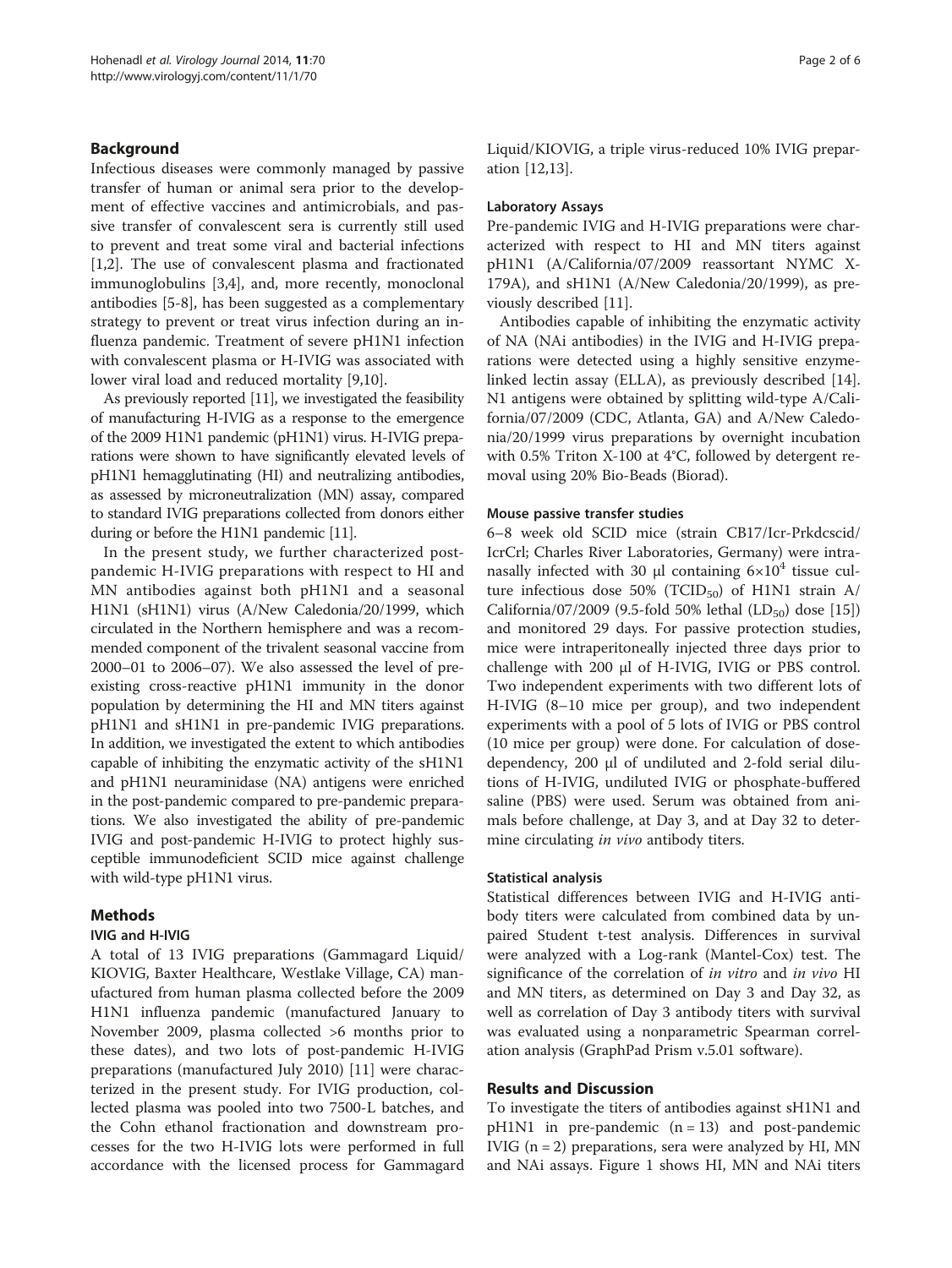<span id="page-2-0"></span>measured in pre-pandemic IVIG preparations (open bars) and post-pandemic H-IVIG preparations (hatched bars). Pre-pandemic IVIG preparations had substantial HI, MN and NAi titers against pH1N1 (grey bars) (geometric mean titer [GMT] 1:45, 1:204 and 1:727, respectively), as well as against sH1N1 (white bars) (GMT 1:688, 1:4,946, and 1:312 respectively). As expected, significantly higher HI, MN and NAi antibody titers against pH1N1 were present in the post-pandemic H-IVIG preparations compared to titers in the pre-pandemic IVIG preparations  $(P < 0.0001$  for all serological assays). GMTs of 1:2,560 (HI), 1:11,404 (MN) and 1: 2,488 (NAi) were determined for the post-pandemic H-IVIG preparations, an increase of 28- 56- and 3.4-fold, respectively, compared to pre-pandemic IVIG preparations. In addition, higher titers of HI (1:2,560), MN (1:16,127) and NAi (1:717) antibodies against sH1N1 were also present in the post-pandemic H-IVIG preparations.

The finding that substantial levels of HI and MN antibodies against pH1N1 were also present in the prepandemic IVIG preparations is in agreement with other vaccine and seroepidemiological studies which reported high rates of seroprotective pre-exposure pH1N1 HI and neutralizing antibody titers, likely as a result of cross-reactive antibodies induced by repeated exposure to seasonal H1N1 viruses [[16\]](#page-4-0). The relatively low increase in pH1N1-specific NA antibody titers in H-IVIG likely reflects the high level of antigenic similarity between seasonal and pandemic H1N1 NA proteins [\[17\]](#page-4-0).

To analyze the protective potential of pre-pandemic IVIG and post-pandemic H-IVIG preparations, passive transfer experiments were done in SCID mice. Administration of post-pandemic H-IVIG, prior to challenge with wild-type pH1N1, provided complete protection (100% survival) of SCID mice during the 29 days monitoring period, whereas only 50% of animals receiving prepandemic IVIG and 40% of animals receiving buffer survived (Figure [2\)](#page-3-0). Increased survival rates (compared to animals receiving pre-pandemic IVIG) afforded by postpandemic were highly statistically significant (Mantel-Cox Log-rank  $P < 0.0001$ ) but not for pre-pandemic IVIG compared to buffer control  $(P = 0.15)$ . The relatively long survival time of the mice receiving buffer only is a result of the relatively low pathogenicity of the pH1N1 virus in mice [[18,19\]](#page-4-0). Due to constraints of the challenge volume used, it was however not possible to increase the challenge dose.

To investigate the extent to which protection against pH1N1 challenge by H-IVIG administration is dosedependent, mice were administered with serial 2-fold dilutions of H-IVIG prior to challenge with pH1N1. Circulating in vivo HI and MN antibody titers were measured in sera taken from animals immediately prior to challenge and at the end of the experiment i.e. 29 days after virus challenge. Table [1](#page-3-0) shows the HI and MN titers of H-IVIG preparations administered to mice, the circulating antibody titers measured at the time of challenge and 29 days after challenge, and the associated survival rates of mice challenged with pH1N1 virus. Protection was dose-dependent, and there was a highly significant correlation (nonparametric Spearman correlation  $r = 0.9$ ,  $P \leq 0.0001$ ) between circulating in vivo HI and MN antibody titers measured on the day of virus challenge and survival.

Although these data demonstrate the potential of H-IVIG as a potential prophylactic intervention in the

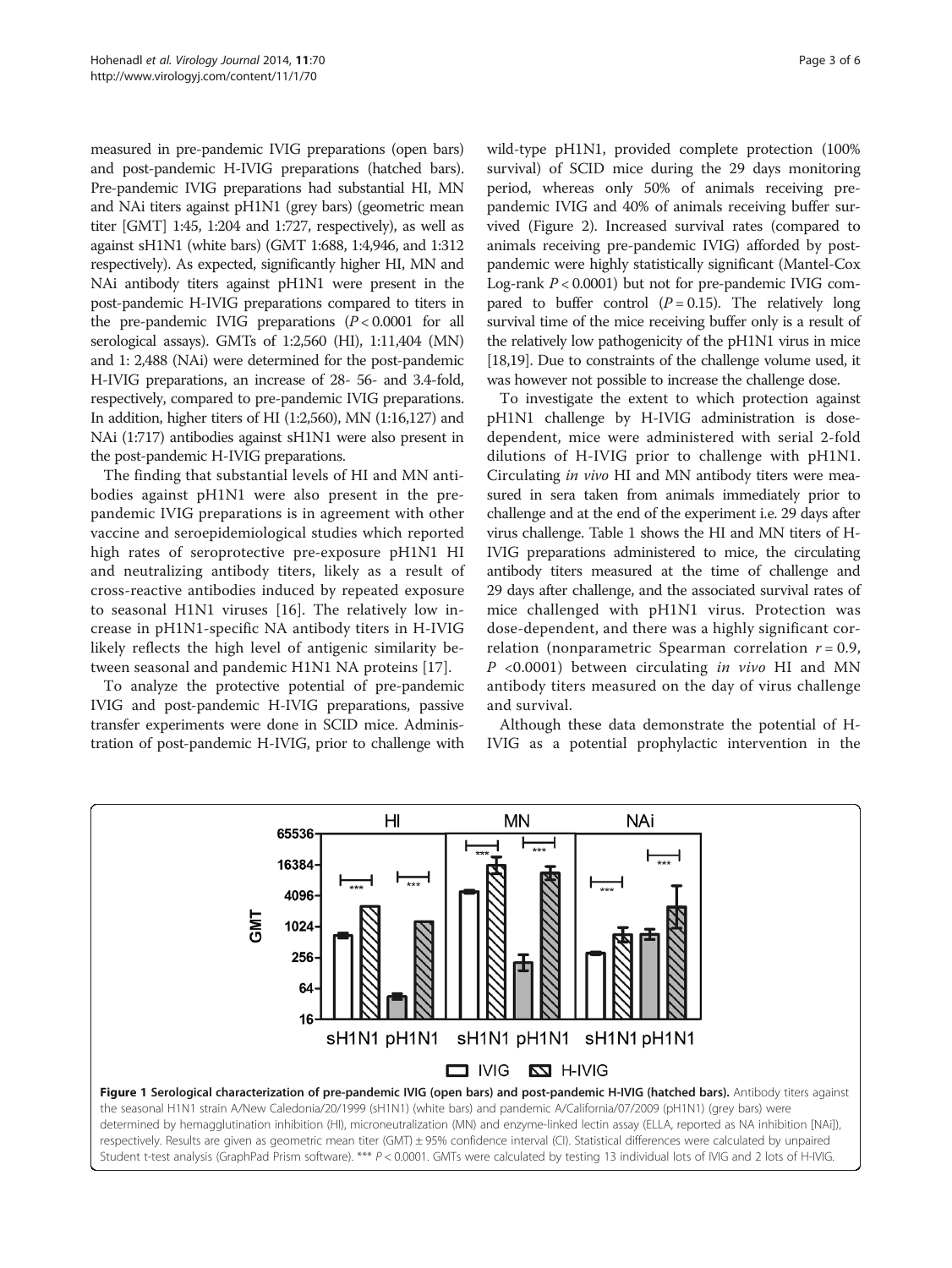<span id="page-3-0"></span>

event of an influenza pandemic, there are several limitations to our study. In addition to showing the protective effect of H-IVIG with respect to survival of challenged animals, it would have been interesting to investigate the ability of H-IVIG to ameliorate disease symptoms (e.g. by prevention of weight loss) and to reduce viral load and cytokine levels in challenged animals. It would also have been interesting to determine whether post-pandemic H-IVIG also protects against influenza viruses of other subtypes. Several studies have reported that infection or vaccination with pH1N1 boosted broadly neutralizing HA stem antibodies in humans [[20](#page-4-0)-[24](#page-5-0)].

| An additional limitation is that we did not investigate   |
|-----------------------------------------------------------|
| the potential therapeutic efficacy of H-IVIG. Several re- |
| cent studies have demonstrated that post-infection ad-    |
| ministration of influenza-specific monoclonal antibodies  |
| can effectively treat mice or ferrets which were pre-     |
| viously subjected to virus challenge [5-8]. Treatment of  |
| humans with severe pH1N1 infection with convalescent      |
| plasma or H-IVIG was also associated with lower viral     |
| load and reduced mortality [9,10]. However, prophylactic  |
| passive administration of H-IVIG could be administered    |
| to acutely immunocompromised individuals who are          |
| at high-risk of serious complications resulting from      |
|                                                           |

| Sample<br>(dilution) | HI GMT                |                    |            | <b>MN GMT</b>         |                    |            | % surviva |
|----------------------|-----------------------|--------------------|------------|-----------------------|--------------------|------------|-----------|
|                      | In vitro <sup>a</sup> | In vivo            |            | In vitro <sup>a</sup> | In vivo            |            |           |
|                      |                       | Day 3 <sup>b</sup> | Day $32^c$ |                       | Day 3 <sup>b</sup> | Day $32^c$ |           |
| H-IVIG (undiluted)   | 1280                  | 163                | 33         | 3420                  | 349                | 34         | 100       |
| H-IVIG (1:2)         | 640                   | 143                | 26         | 1710                  | 190                | 15         | 95        |
| H-IVIG (1:4)         | 320                   | 63                 | 14         | 855                   | 95                 | 11         | 90        |
| H-IVIG (1:8)         | 160                   | 35                 | 8          | 428                   | 48                 | 6          | 76        |
| H-IVIG (1:16)        | 80                    | 21                 | 6          | 214                   | 24                 |            | 63        |
| IVIG (undiluted)     | 70                    | 6                  |            | 60                    | 5                  |            | 50        |
| Buffer control       | n.a.                  |                    |            | n.a.                  |                    |            | 40        |

#### Table 1 Antibody titers and protection

<sup>a</sup>in vitro titer of neat samples determined prior to i.p. injection; titers of diluted H-IVIG are calculated accordingly.<br>Provise serum titers 3 days after passive transfer: i.e. at the time of challenge.

b<sub>mouse</sub> serum titers 3 days after passive transfer; i.e. at the time of challenge.

<sup>c</sup>mouse serum titers 32 days after passive transfer; i.e. 29 days after challenge.

HI, hemagglutination inhibition; MN, microneutralization; GMT, geometric mean titer; n.a., not applicable.

Note: IVIG was a pooled preparation from 5 different IVIG lots; 2 different lots of H-IVIG were used separately. Data shown are combined data from 2 independent experiments.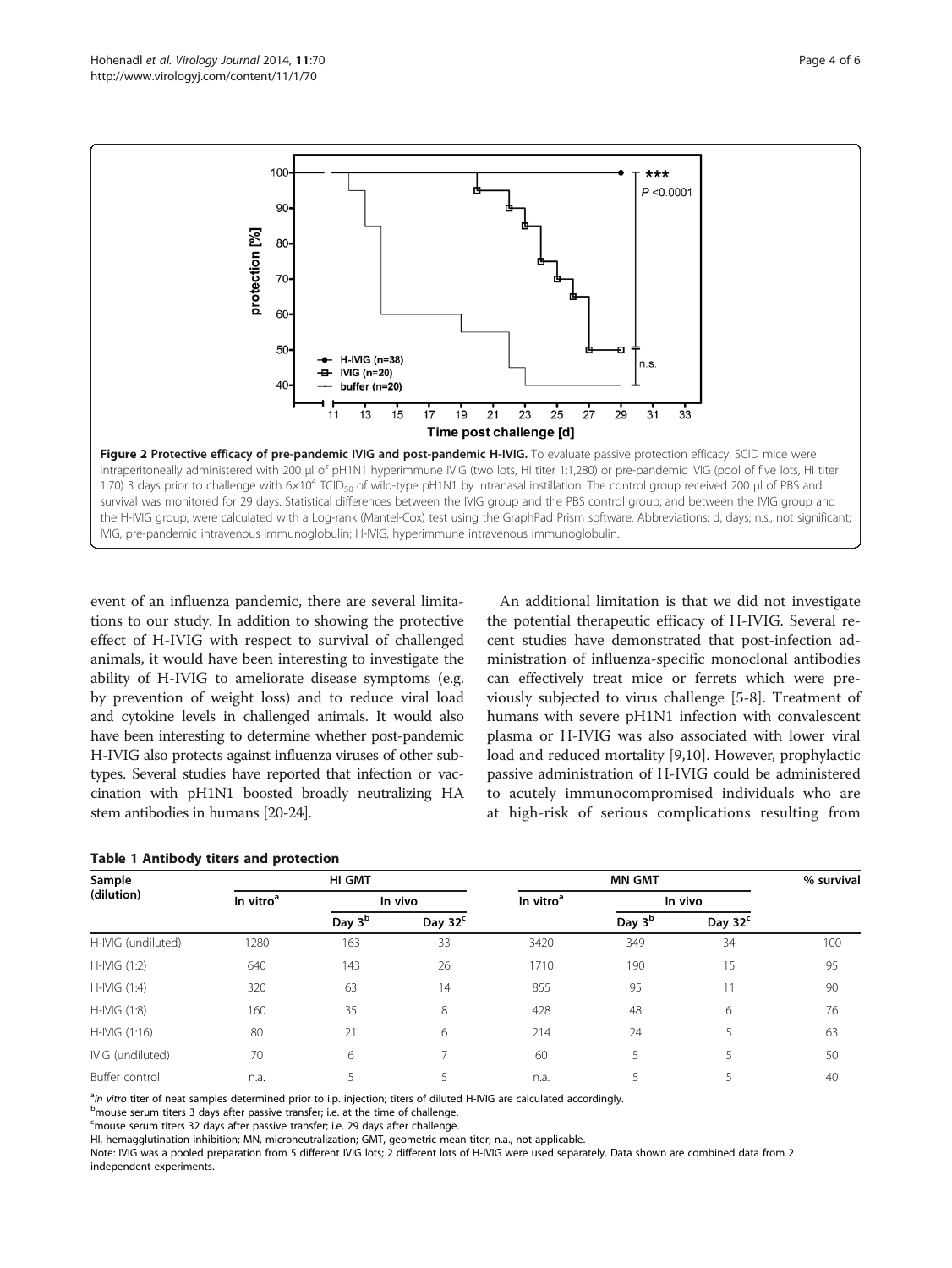<span id="page-4-0"></span>influenza infection and who may not mount an effective response to vaccination, such as HIV patients, transplant recipients and cancer patients. In the event of a pandemic caused by a highly pathogenic influenza virus, passive immunization might also be considered for firstline health care workers and for direct contacts of infected individuals.

# Conclusion

Taken together, the data in this study demonstrating substantial enrichment of HA- and NA-specific antibodies in H-IVIG and the efficacious protection of SCID mice against challenge with pH1N1 indicate that H-IVIG could be used as a prophylactic intervention against pandemic influenza for immunocompromised patients and other risk groups.

#### Competing interests

All authors are employees of Baxter BioScience, manufacturer of the pandemic H1N1 hyperimmune intravenous immunoglobulin. WW, AK, MKH, JKMcV, DAB, HJE, PNB and TRK have stock options. The study was funded by Baxter BioScience.

#### Authors' contributions

CH, WW, MKH, JKM, DAB and TRK conceived and planned the study. CH, WW; AK, RF and MRF collected the data. All authors were involved in data analysis and drafting and revision of the manuscript. All authors read and approved the final manuscript.

#### Acknowledgements

We would like to thank Claudia Stanislaw, Isabella Strini and Ernst Waeger for performing HI and MN analysis, and Nicole Hetzelt and Cherry Abraham for conducting the ELLA.

#### Author details

<sup>1</sup>Vaccine R&D, Baxter BioScience, Orth/Donau, Austria. <sup>2</sup>Global Pathogen Safety, Baxter BioScience, Benatzkygasse 2-6, 1221 Vienna, Austria. <sup>3</sup>Global Quality, Baxter BioScience, Deerfield, Illinois, USA. <sup>4</sup>Global R&D, Baxter BioScience, 1220 Vienna, Austria.

#### Received: 24 January 2014 Accepted: 7 April 2014 Published: 16 April 2014

#### References

- 1. Luke TC, Casadevall A, Watowich SJ, Hoffman SL, Beigel JH, Burgess TH: Hark back: passive immunotherapy for influenza and other serious infections. Crit Care Med 2010, 38:e66–e73.
- Keller MA, Stiehm ER: Passive immunity in prevention and treatment of infectious diseases. Clin Microbiol Rev 2000, 13:602–614.
- 3. World Health Organization: WHO Blood Regulators Network Position Paper on collection and Use of Convalescent Plasma or Serum as an Element in Pandemic Influenza Planning. Geneva, Switzerland: WHO; 2009:1–4.

www.who.int/bloodproducts/brn/BRNPosition-ConvPlasma10July09.pdf.

- Leider JP, Brunker PA, Ness PM: Convalescent transfusion for pandemic influenza: preparing blood banks for a new plasma product? Transfusion 2010, 50:1384–1398.
- 5. Friesen RH, Koudstaal W, Koldijk MH, Weverling GJ, Brakenhoff JP, Lenting PJ, Stittelaar KJ, Osterhaus AD, Kompier R, Goudsmit J: New class of monoclonal antibodies against severe influenza: prophylactic and therapeutic efficacy in ferrets. PLoS One 2010, 5:e9106.
- 6. Nguyen HH, Tumpey TM, Park HJ, Byun YH, Tran LD, Nguyen VD, Kilgore PE, Czerkinsky C, Katz JM, Seong BL, Song JM, Kim YB, Do HT, Nguyen T, Nguyen CV: Prophylactic and therapeutic efficacy of avian

antibodies against influenza virus H5N1 and H1N1 in mice. PLoS One 2010, 5:e10152.

- 7. Prabhu N, Prabakaran M, Hongliang Q, He F, Ho HT, Qiang J, Goutama M, Lim AP, Hanson BJ, Kwang J: Prophylactic and therapeutic efficacy of a chimeric monoclonal antibody specific for H5 haemagglutinin against lethal H5N1 influenza. Antivir Ther 2009, 14:911–921.
- 8. Simmons CP, Bernasconi NL, Suguitan AL, Mills K, Ward JM, Chau NV, Hien TT, Sallusto F, Ha DQ, Farrar J, De J, Lanzavecchia A, Subbarao K: Prophylactic and therapeutic efficacy of human monoclonal antibodies against H5N1 influenza. PLoS Med 2007, 4:e178.
- 9. Hung IF, To KK, Lee CK, Lee KL, Chan K, Yan WW, Liu R, Watt CL, Chan WM, Lai KY, Koo CK, Buckley T, Chow FL, Wong KK, Chan HS, Ching CK, Tang BS, Lau CC, Li IW, Liu SH, Chan KH, Lin CK, Yuen KY: Convalescent plasma treatment reduced mortality in patients with severe pandemic influenza A (H1N1) 2009 virus infection. Clin Infect Dis 2011, 52:447–456.
- 10. Hung IF, To KK, Lee CK, Lee KL, Yan WW, Chan K, Chan WM, Ngai CW, Law KI, Chow FL, Liu R, Lai KY, Lau CC, Liu SH, Chan KH, Lin CK, Yuen KY: Hyperimmune IV immunoglobulin treatment: a multicenter double-blind randomized controlled trial for patients with severe 2009 influenza A (H1N1) infection. Chest 2013, 144:464–473.
- 11. Kreil TR, Mc Vey JK, Lei LS, Camacho L, Wodal W, Kerschbaum A, Segura E, Vandamme E, Gavit P, Ehrlich HJ, Barrett PN, Baker DA: Preparation of commercial quantities of a hyperimmune human intravenous immunoglobulin preparation against an emerging infectious disease: the example of pandemic H1N1 influenza. Transfusion 2012, 52:803–809.
- 12. Poelsler G, Berting A, Kindermann J, Spruth M, Hammerle T, Teschner W, Schwarz HP, Kreil TR: A new liquid intravenous immunoglobulin with three dedicated virus reduction steps: virus and prion reduction capacity. Vox Sang 2008, 94:184-192.
- 13. Teschner W, Butterweck HA, Auer W, Muchitsch EM, Weber A, Liu SL, Wah PS, Schwarz HP: A new liquid, intravenous immunoglobulin product (IGIV 10%) highly purified by a state-of-the-art process. Vox Sang 2007, 92:42–55.
- 14. Fritz R, Sabarth N, Kiermayr S, Hohenadl C, Howard MK, Ilk R, Kistner O, Ehrlich HJ, Barrett PN, Kreil TR: A vero cell-derived whole-virus H5N1 vaccine effectively induces neuraminidase-inhibiting antibodies. J Infect Dis 2012, 205:28–34.
- 15. Kistner O, Crowe BA, Wodal W, Kerschbaum A, Savidis-Dacho H, Sabarth N, Falkner FG, Mayerhofer I, Mundt W, Reiter M, Grillberger L, Tauer C, Graninger M, Sachslehner A, Schwendinger M, Bruhl P, Kreil TR, Ehrlich HJ, Barrett PN: A whole virus pandemic influenza H1N1 vaccine is highly immunogenic and protective in active immunization and passive protection mouse models. PLoS One 2010, 5:e9349.
- 16. Broberg E, Nicoll A, Mato-Gauci A: Seroprevalence to influenza A(H1N1) 2009 virus–where are we? Clin Vaccine Immunol 2011, 18:1205–1212.
- 17. Marcelin G, DuBois R, Rubrum A, Russell CJ, McElhaney JE, Webby RJ: A contributing role for anti-neuraminidase antibodies on immunity to pandemic H1N1 2009 influenza A virus. PLoS One 2011, 6:e26335.
- 18. Belser JA, Wadford DA, Pappas C, Gustin KM, Maines TR, Pearce MB, Zeng H, Swayne DE, Pantin-Jackwood M, Katz JM, Tumpey TM: Pathogenesis of pandemic influenza A (H1N1) and triple-reassortant swine influenza A (H1) viruses in mice. J Virol 2010, 84:4194–4203.
- 19. Kalthoff D, Grund C, Harder TC, Lange E, Vahlenkamp TW, Mettenleiter TC, Beer M: Limited susceptibility of chickens, turkeys, and mice to pandemic (H1N1) 2009 virus. Emerg Infect Dis 2010, 16:703–705.
- 20. Li GM, Chiu C, Wrammert J, McCausland M, Andrews SF, Zheng NY, Lee JH, Huang M, Qu X, Edupuganti S, Mulligan M, Das SR, Yewdell JW, Mehta AK, Wilson PC, Ahmed R: Pandemic H1N1 influenza vaccine induces a recall response in humans that favors broadly cross-reactive memory B cells. Proc Natl Acad Sci U S A 2012, 109:9047–9052.
- 21. Miller MS, Tsibane T, Krammer F, Hai R, Rahmat S, Basler CF, Palese P: 1976 and, H1N1 influenza virus vaccines boost anti-hemagglutinin stalk antibodies in humans. J Infect Dis 2009, 2013(207):98–105.
- 22. Qiu C, Huang Y, Wang Q, Tian D, Zhang W, Hu Y, Yuan Z, Zhang X, Xu J: Boosting heterosubtypic neutralization antibodies in recipients of 2009 pandemic H1N1 influenza vaccine. Clin Infect Dis 2012, 54:17–24.
- 23. Sangster MY, Baer J, Santiago FW, Fitzgerald T, Ilyushina NA, Sundararajan A, Henn AD, Krammer F, Yang H, Luke CJ, Zand MS, Wright PF, Treanor JJ, Topham DJ, Subbarao K: **B cell response and hemagglutinin** stalk-reactive antibody production in different age cohorts following